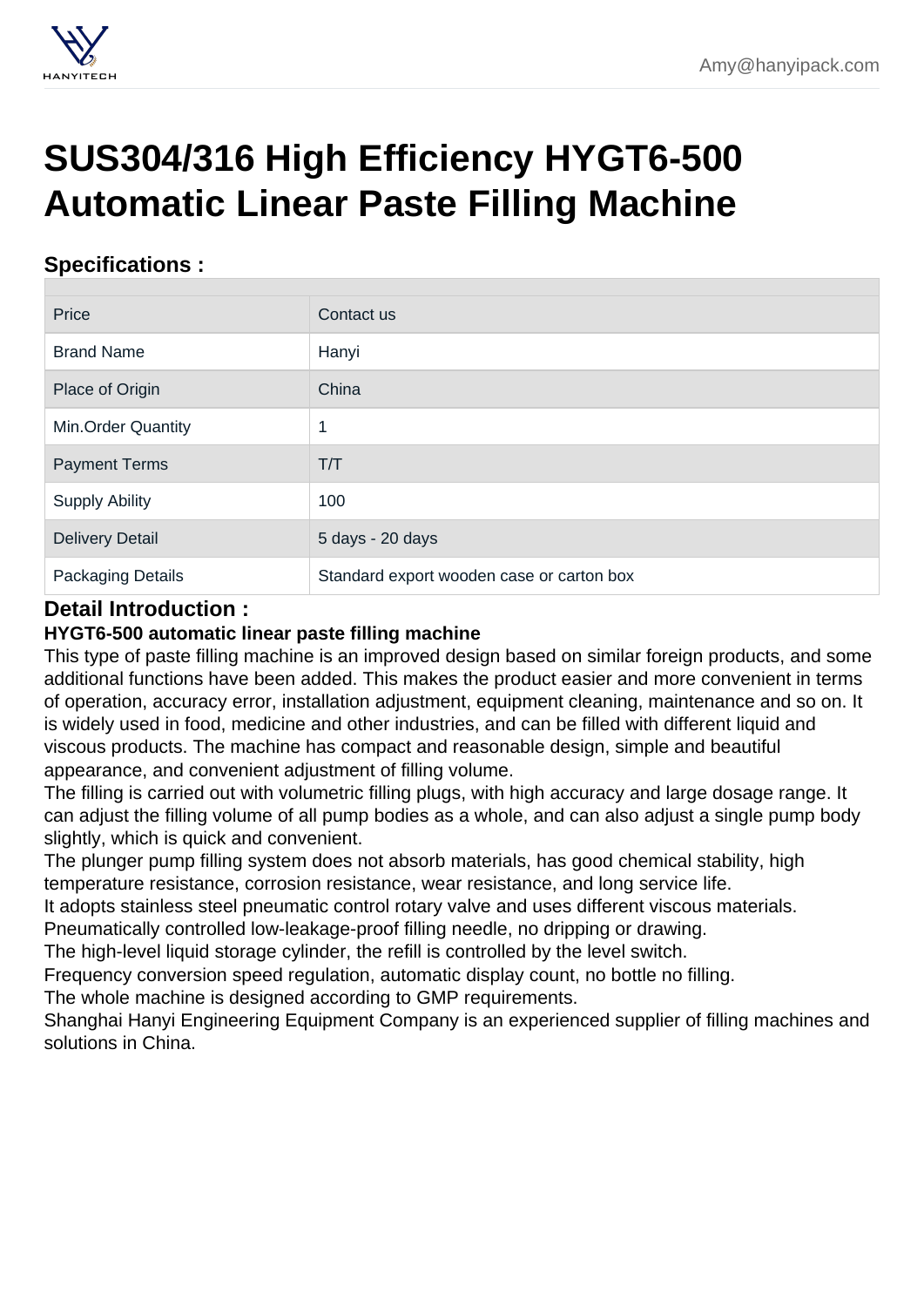## Technical parameters:

| Number of filling<br>heads | 6 heads                          | Power      | 550 <sub>w</sub> |
|----------------------------|----------------------------------|------------|------------------|
| Filling capacity           | $(500-2500$ ml)                  | Net weight | 500kg            |
| Production                 | 2000 bottles/hour based on 500ml | Machine    | 1200*1150*1965mm |
| capacity                   | bottles                          | size       |                  |
| (bottles/hour)             |                                  |            |                  |
| Filling accuracy           | $?1\%$ ,                         |            |                  |
|                            | Self-flow quantitative filling   |            |                  |

Filling machine operation procedures:

The liquid level measuring probe detects the liquid level in the liquid tank. When the liquid level is low, the liquid enters, and when the liquid level is high, the liquid stops. The bottle enters the filling area; the additional angle valve is opened and the liquid is injected into the bottle.

During filling, the filling head rises with the liquid level. After filling, the bottles come out of the machine and a new cycle is started.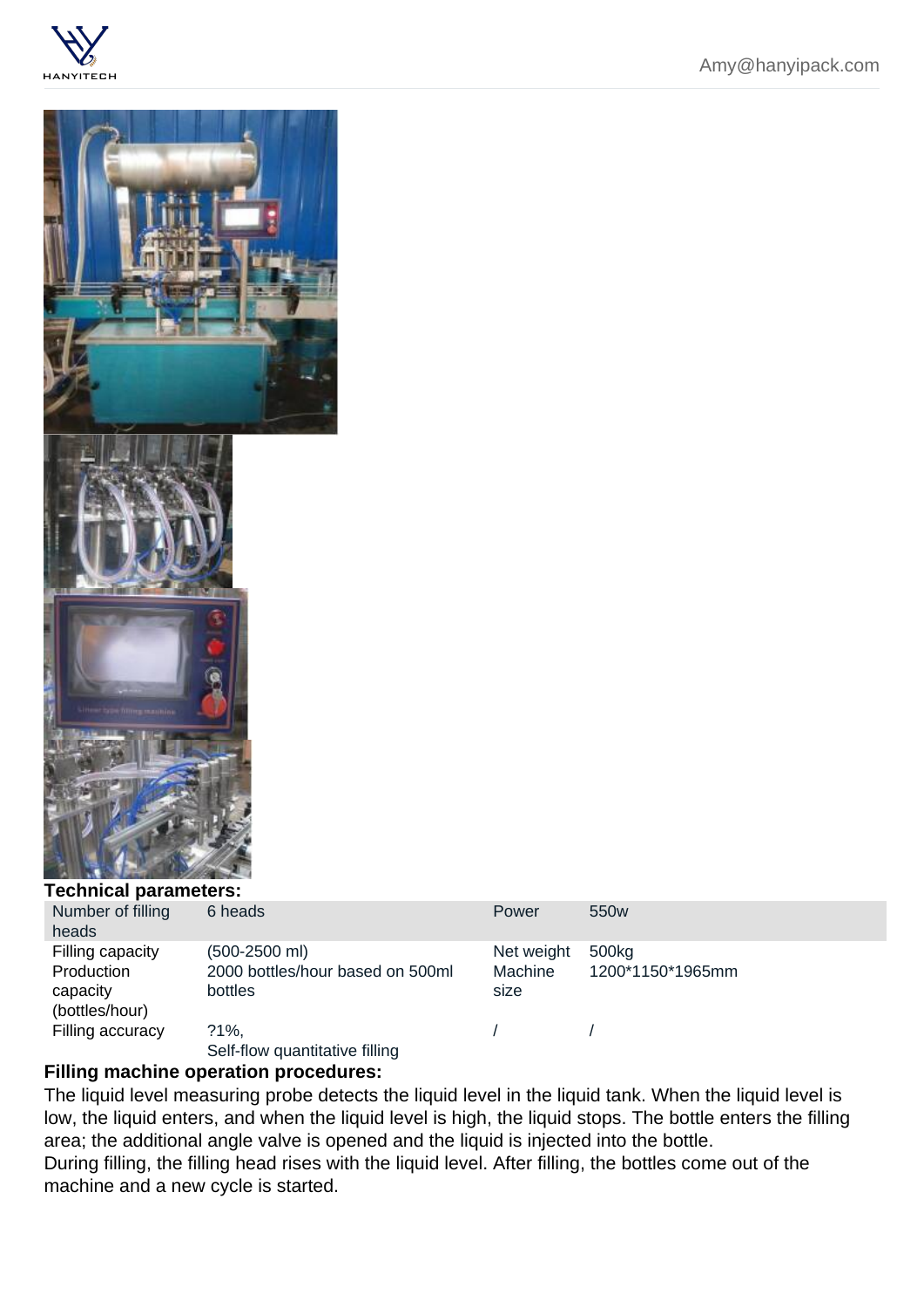During the filling process, the bottleneck clamping cylinder positioning mechanism is used to fix the position of the bottle, so that the filling valve can be matched and insert into the corresponding bottle. If not, the positioning piece will move backward and the bottle will move on the conveyor belt. The bottle positioning mechanism is used to detect and control the position of the bottle. Bottles enter from the left side of the conveyor. When the number detected by the feeding bottle sensor reaches 8 bottles, the feeding bottle blocking cylinder is closed and the bottles will not enter. Until the front bottles are filled, the discharge bottle blocks the oil cylinder. When the discharge bottle sensor detects 8 bottles, the block cylinder of the discharge bottle is closed and a new cycle is started.

Automatic capping machine

Power?0.75KW

Capacity?0-30times/minute Sealing bottle height: 38-150mm Applicable cover diameter: ?20mm-?68mm (can be customized) Applicable bottle height: 80-300mm

Conveyor line and power head

Stainless steel conveyor line Width: 82.6mm